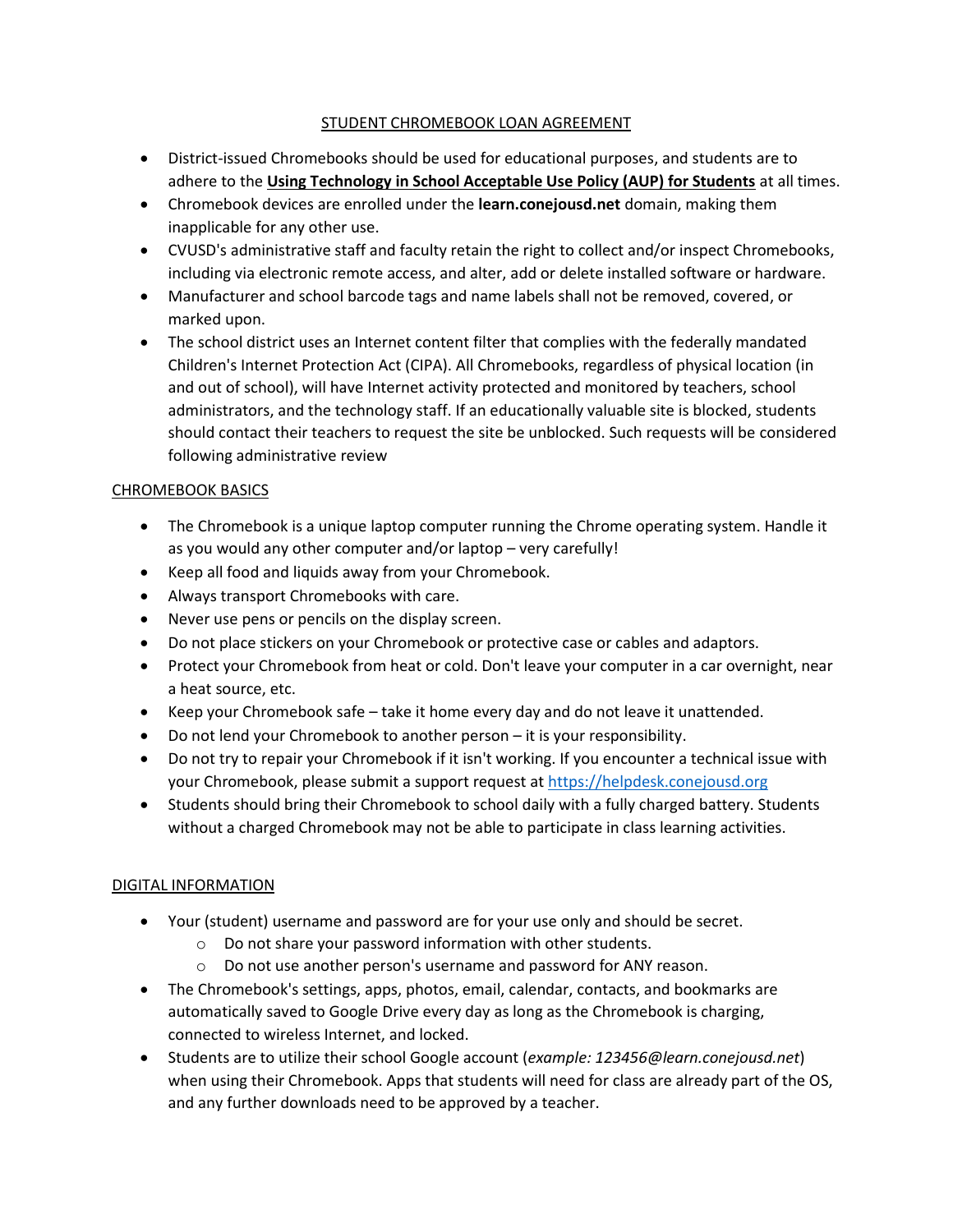• CVUSD web filters that block inappropriate content will be applied to the device at school and home. Students who make unauthorized modifications to their Chromebook, including disabling or otherwise attempting to override the filters, will be assigned consequences in accordance with school and district policy.

### CHROMEBOOK INSURANCE

CVUSD has negotiated a group policy discount with **Securranty** to provide insurance coverage for District-issued Chromebooks. Families can purchase insurance policies for **\$31.95** on the following website:

### <https://securranty.com/conejousd>

The insurance policy covers one device, is valid for 1 year and is **HIGHLY RECOMMENDED**.

The \$0 deductible policy provides full coverage for accidental damage, loss, theft and perils (flood, fire & vandalism). The policy also covers lost or stolen AC adapters (charging cables).

Securranty accepts credit cards, PayPal and echeck as forms of payment. Please **do not** bring checks or cash to your school site to pay for insurance coverage. All payments must be made online.

Additional information regarding Chromebook coverage can be found at <https://securranty.com/conejousd>

Students with a damaged or lost Chromebook who have not purchased insurance will be responsible for the cost of repairing or replacing their device.

- The cost of repairing a device varies but averages between \$100 and \$200.
- The cost to replace a device will be based on the current market price for the same or similar device but typically runs between \$250 - \$350 depending on the Chromebook model.
- The cost to replace an AC adapter (charging cable) is approximately \$30.

#### DAMAGED/LOST/STOLEN CHROMEBOOKS

Students are responsible for the Chromebook they have been issued.

- Damaged/lost/stolen Chromebooks (including cords and power adapters) must be reported to the front office as soon as possible. Students whose Chromebooks are damaged/lost/stolen will need to follow the school-designated process for reporting the incident, including submitting a school incident report, speaking with the school librarian or instructional media technician, or other school-designated representatives.
- Damage: Take good care of your Chromebook. You are responsible for accidental damage and any damage caused by reckless or intentional misconduct. This includes, but is not limited to, throwing or dropping the device, swinging a bag or backpack with a device inside, stepping on the device, spilling liquid on the device, tampering with the internal components, or making unauthorized modifications to the operating system (aka hacking).
- Lost/Stolen Chromebooks: In cases of theft or disappearance (off-campus), submit a copy of a police report and a school incident report form. The police report must directly mention the theft of the device and the circumstances surrounding the theft. In the case of any